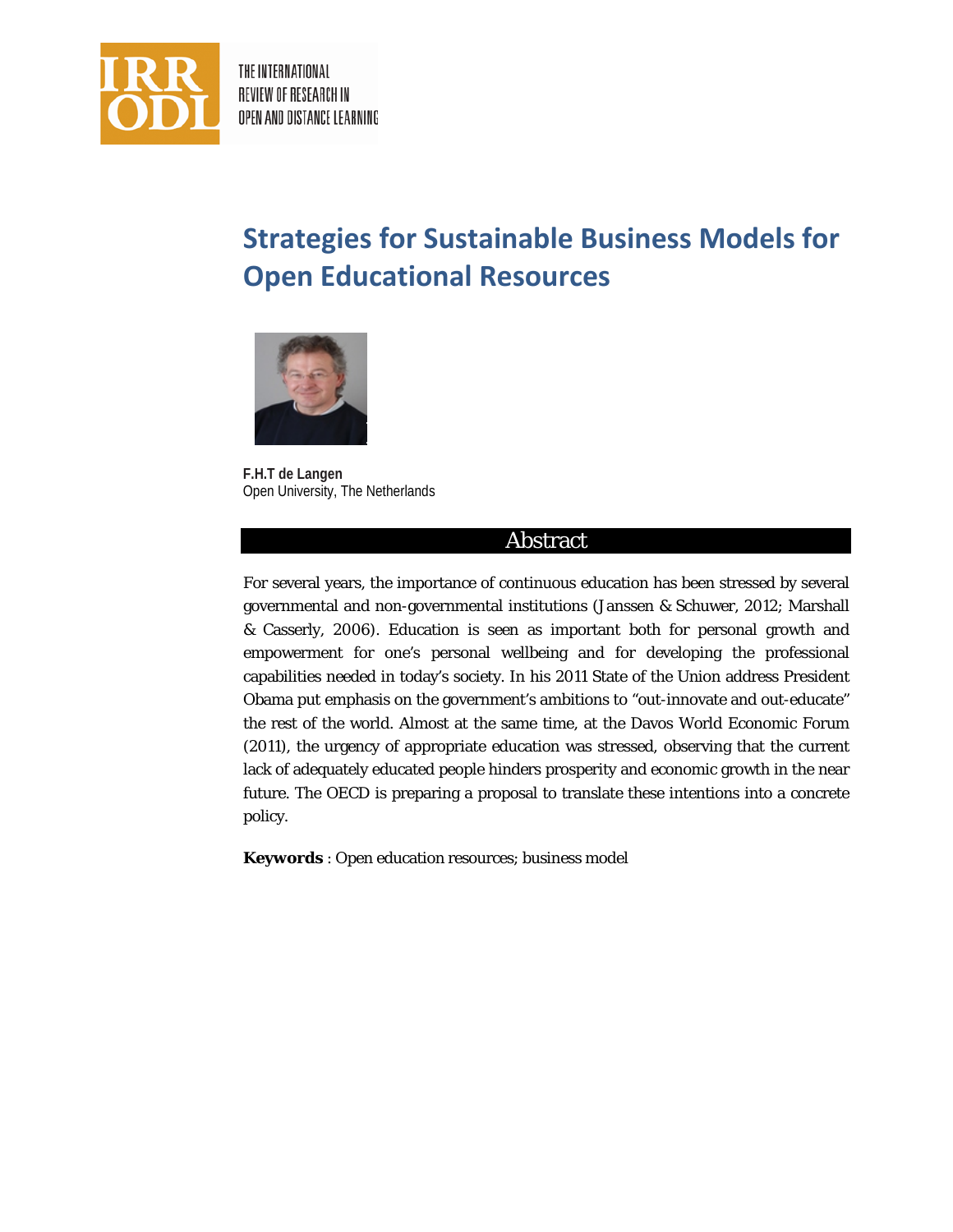#### Introduction

Kumar (2009) stated that the present organization of education will not be able to meet the increasing demand for education, especially in newly developing countries such as India and China. He saw the answer to this in the increasing possibilities of the Internet in combination with open educational resources, which create an opportunity to broaden the access of education towards different sectors and communities beyond existing possibilities.

Open educational resources are one of the instruments which can contribute to this development. Recently, ideas emerged on how open access and the use of educational resources would serve education around the world. This vision of developing and sharing OER, open educational resources, has great potential to substantially help solve some existing problems by enabling people across continents and organizations to transform their talents into professional competences and growth (see for example, Kumar, 2009; ETA, 2011; Stacey, 2012).

Yet, due to the credit- and euro-crisis, but also as result of a change in (political) orientation, we see a withdrawal of funds away from OER, towards other goals. For example, the House Appropriations Committee adjusted the TAACCCT grant program (Watters, 2011):

> None of the funds made available by this Act for the Department of Labor may be used to develop new courses, modules, learning materials, or projects in carrying out education or career job training grant programs unless the Secretary of Labor certifies, after a comprehensive market-based analysis, that such courses, modules, learning materials, or projects are not otherwise available for purchase or licensing in the marketplace or under development for students who require them to participate in such education or career job training grant programs.

Similar statements have been made in the Netherlands (verbal communication; also see the blog of Wiley, 2012). It is therefore important to think about the financial sustainability of open educational resources. This does not mean necessarily that an OER-organization has to generate a competitive return on investment in financial terms for the providers, but it helps to maximize the effect of the supply of OER within the financial boundaries or to expand these boundaries and expand possibilities. Efforts to supply, to exploit, and to maintain OER can be financed through voluntary activities, but will also require financial support of some kind (see the discussion in Stacey, 2012).

In this article, we will discuss briefly what a business model is, after which the motives of participants of the OER-system will be given. Based on work in de Langen (2011) we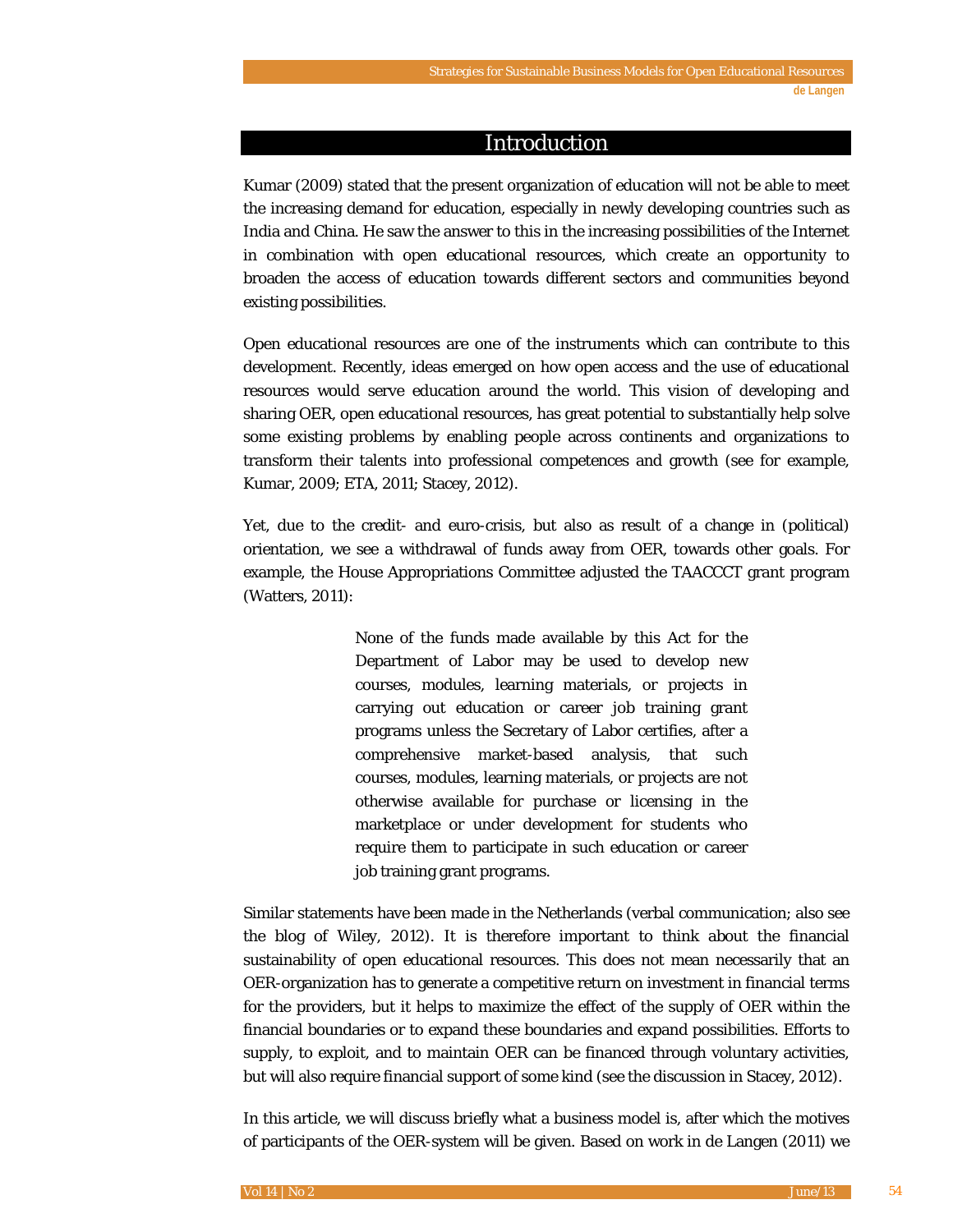can give an overview of possible business models in terms of the Business Canvas of Osterwalder and Pigneur (2009).

Moving on from the simple Osterwalder Business Canvas towards more complex *value networks*, we will argue that an OER-business model should involve a network approach, but also a reversal of the concepts of the consumer and the stakeholder as used in regular business analysis.

## Open Business Models for OER

The fact that educational materials should be given away for free inspired many authors to try to develop revenue models to analyze the different sources of possible funding for OER (Downes, 2006; Dholakia et al., 2006; Koohang et al., 2007; OECD, 2007; Guthrie et al., 2008; Lane, 2008; de Langen, 2008; Stacey, 2012). By focusing on revenue models (Afuah, 2004), these contributions ignore the complexity of the business model, which provides an integrated framework from inputs to the customer (Osterwalder, 2004; Chesbrough, 2006, Osterwalder & Pigneur, 2009, see Figure 1).





There is a shift in attention in these new (open) business models. Traditionally business models are used to describe the relationship between resources, activities, and the product offering (Porter, 1985; De Wit & Meyer, 2005), viewed from the organization.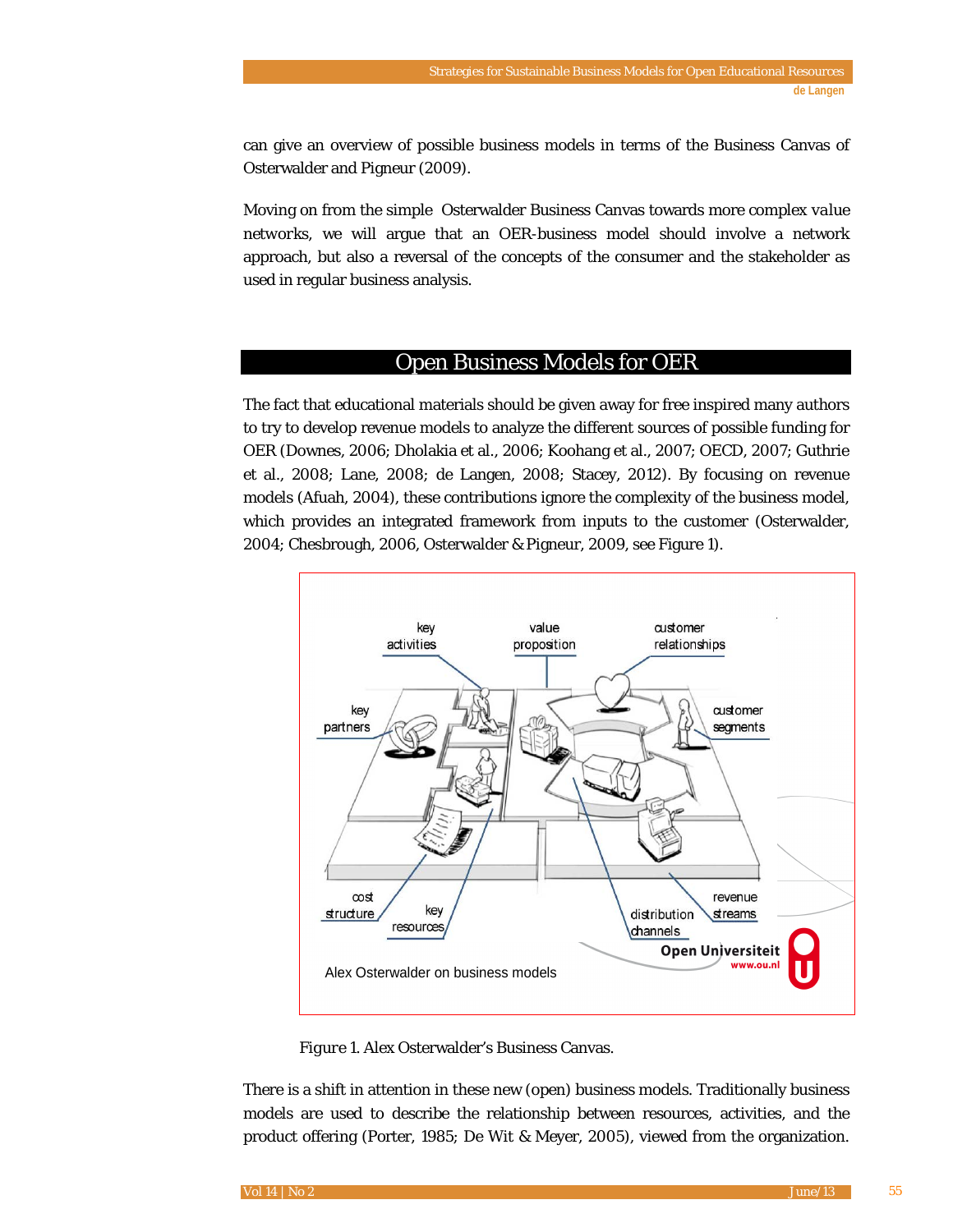In modern open business models (especially Osterwalder & Pigneur, 2009, see for example Business Model Generation, 2011), the preferences of the consumer are central. This is combined with the importance of alliances and cooperation on the side of the suppliers. Those two trends are apparent in the work of Prahalad and Krishan (2008), for whom each consumer is unique  $(n = 1)$ , and co-creatorship between the supplier and the consumer exists. This uniqueness requires multiple partnerships to fulfill all the preferences of this unique consumer  $(r = g \text{ in the philosophy of Prahalad and Krishan, }$ 2008). The business model is opened up in two ways, the influence of the customer and the necessity of partnerships, shifting the view from the internal organization towards the environment.

Central to this open approach is the question of why customers and partners are interested in the offerings of the organization. In de Langen (2011) and Bitter and de Langen (2012) the methodology of these business models is linked to the philosophy of open educational resources. The question then becomes why people, institutions, and organizations participate in OER.

To answer this, Hylén's (2009) listing of motives was used to analyze the motives of participants in OER (government, organizations, individuals). Table 1 gives an overview of the arguments used (see de Langen, 2011 for a more extensive treatment).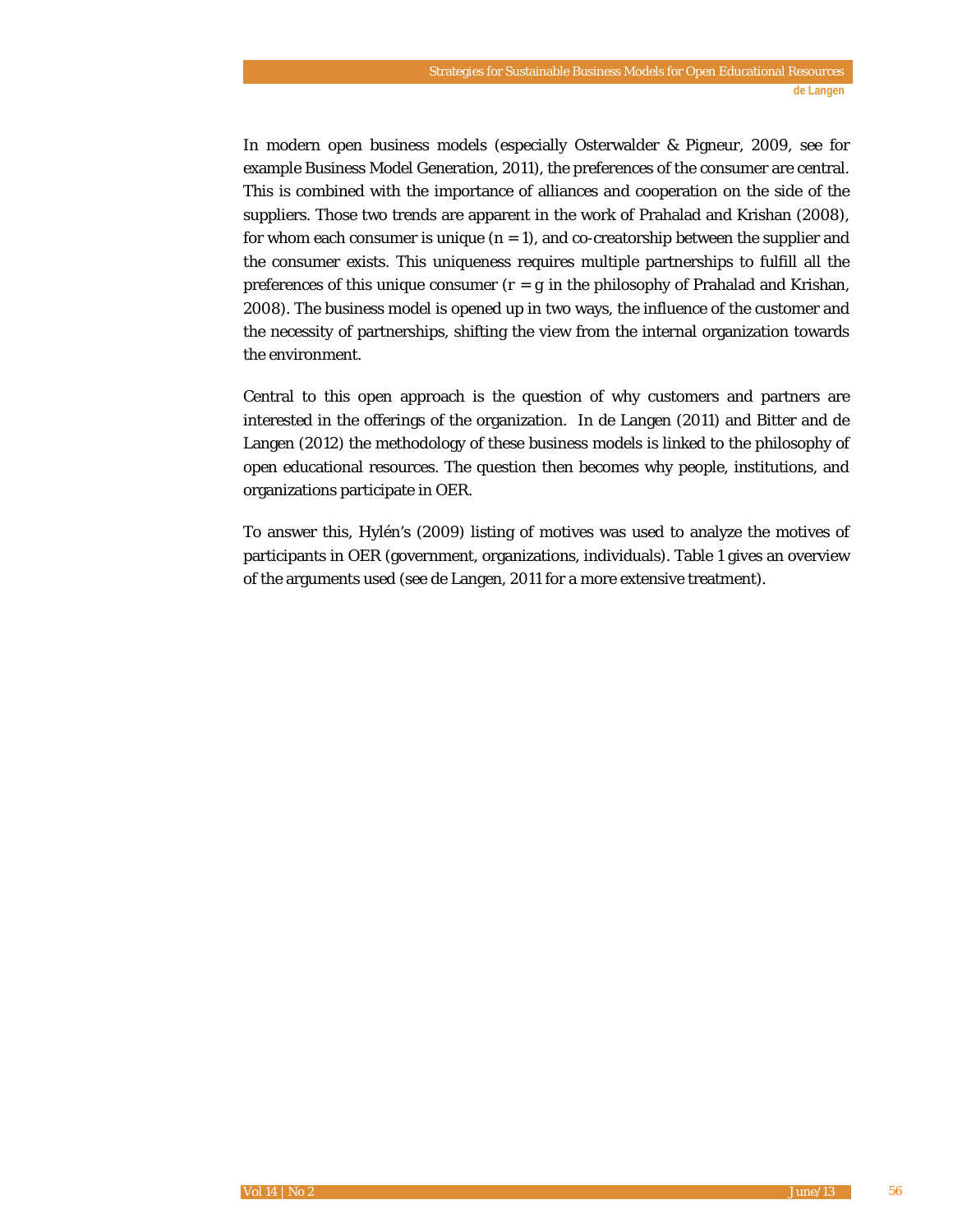### Table 1

| <b>Governments</b>        | <b>Users</b>                                                          |  |
|---------------------------|-----------------------------------------------------------------------|--|
| a. Sectoral arguments     | a. Institutionalised user, educators/institutions,                    |  |
| b. National arguments     | using the open educational resources in their own<br>teachings        |  |
|                           | b. Students and self-learners, who want to further<br>their knowledge |  |
| <b>Organizations</b>      | <b>Individuals</b>                                                    |  |
| a. The public good motive | a. Altruistic reasons                                                 |  |
| b. The efficiency motive  | b. Non-monetary gain                                                  |  |
| c. The marketing motive   | c. Commercial reasons                                                 |  |
|                           | d. Arguments of usefulness or costs                                   |  |

#### *Motives of Participants in OER*

If the different motives of participants or stakeholders in OER confronted each other, it would be possible to distinguish fields of tension where the motives of one stakeholder disagree with those of other stakeholders, for example when individuals supply OER from an altruistic motive, but their materials are used for marketing purposes by the organization offering the materials to potential students. It is also possible that the motives enforce each other. Based on overlapping motives, several different business models can be distinguished.

- 1. *Freemium*: Giving away OER to get paying students, for example the MITexperience. This is the marketing motive. Also the split-component model of Mulder (2011) can be seen as a variant of the freemium model.
- 2. *Efficiency*: Exchanging OER to become more efficient and effective, for example Wikiwijs [\(http://www.wikiwijs.nl/sector/\)](http://www.wikiwijs.nl/sector/) or several governmentfinanced knowledge bases. Governments and educational organizations are prepared to contribute to the development and exploitation of these kinds of educational instruments because they expect the cost of education to decline and/or the efficiency to rise.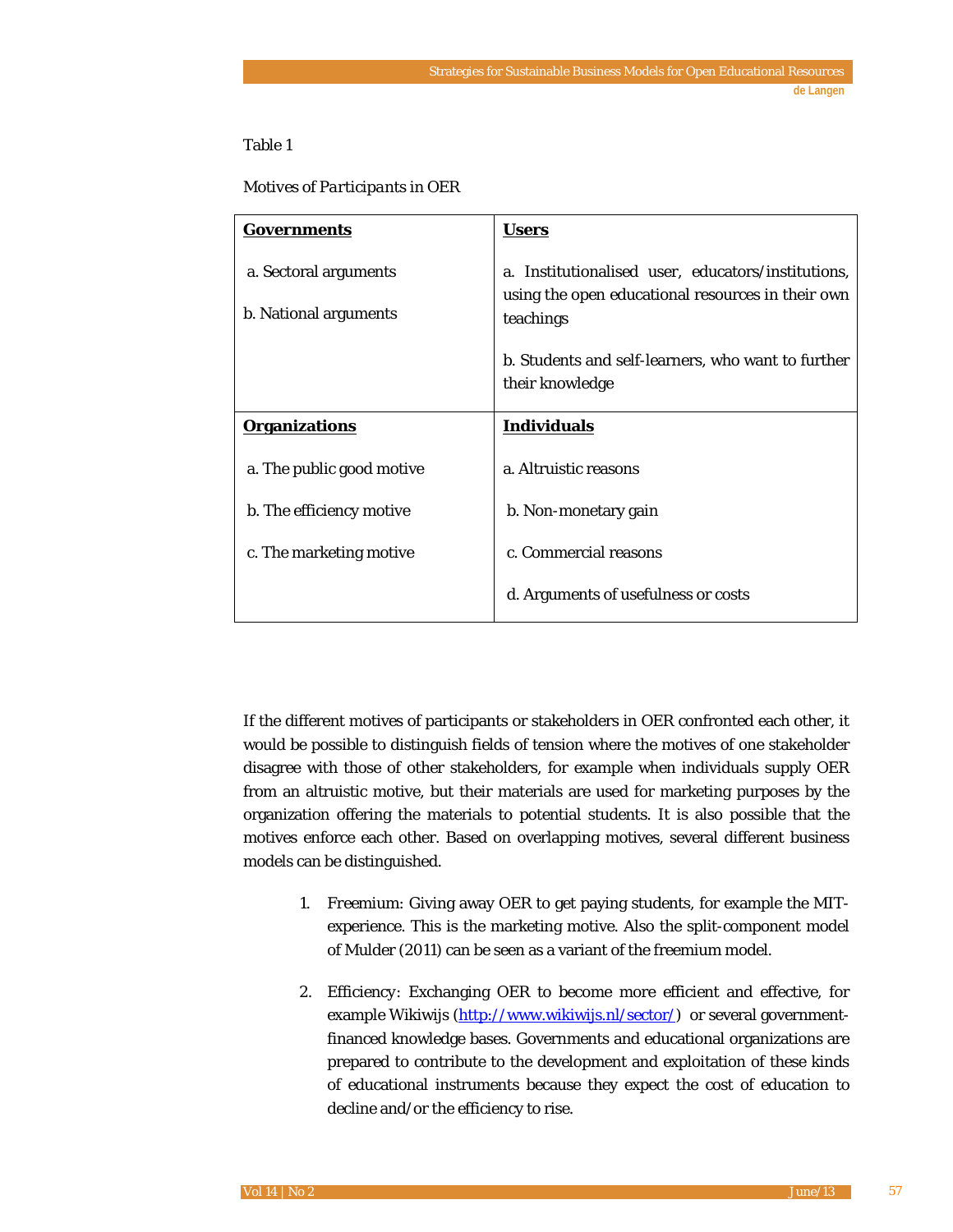- 3. *Subsidizing*: Because of the perceived importance of education for economic development and social cohesion, different (international) institutions and national governments will subsidize the development and exploitation of OER. The involved organizations have to show that their OER does have a positive effect on education locally or abroad. Several initiatives were financed by private institutions (such as the William and Flora Hewlett Foundation), public institutions (such as the different European governments under the Lisbon agenda), and international public institutions (such as the European Union and UNESCO).
- 4. *Platforming*: Once an organization has a respected supply of OER, other producers of educational resources could choose to link their resources to the portal of this organization, or even host their materials there. The hosting organization can ask for a contribution to the costs, supplying the OER for free. For example, The ARIADNE infrastructure provides access to some hundreds of thousands of learning resources from repositories and collections around the world. This infrastructure is serving a dual purpose: First, it hosts repositories for collaborating institutions that use the ARIADNE tools in order to set up and populate their repositories using the ARIADNE infrastructure; second, it harvests and stores locally metadata records from federated repositories that are hosted elsewhere and operated by institutions cooperating with ARIADNE. The list is non-exhaustive as the ARIADNE network is continuously growing (ARIADNE Foundation, n.d.).

Of course, combinations of the models above are possible. Writers like Osterwalder and Pigneur (2009) and Teece (2010) point to the importance of an explicit analysis of the combination of models, in relation to the internal and external possibilities, to avoid conflicts in the use of resources or market approaches.

However, if open is defined in a strict sense, meaning that no kind of payment takes place between the users and the suppliers of OER, the only sustainable business model is the one based on grants and subsidies; whereas, the marketing motive can be a reason for an organization to compensate for the costs of the OER-supply. This means that any organization offering OER should organize testimonials and other proof that the goals of the financers are met.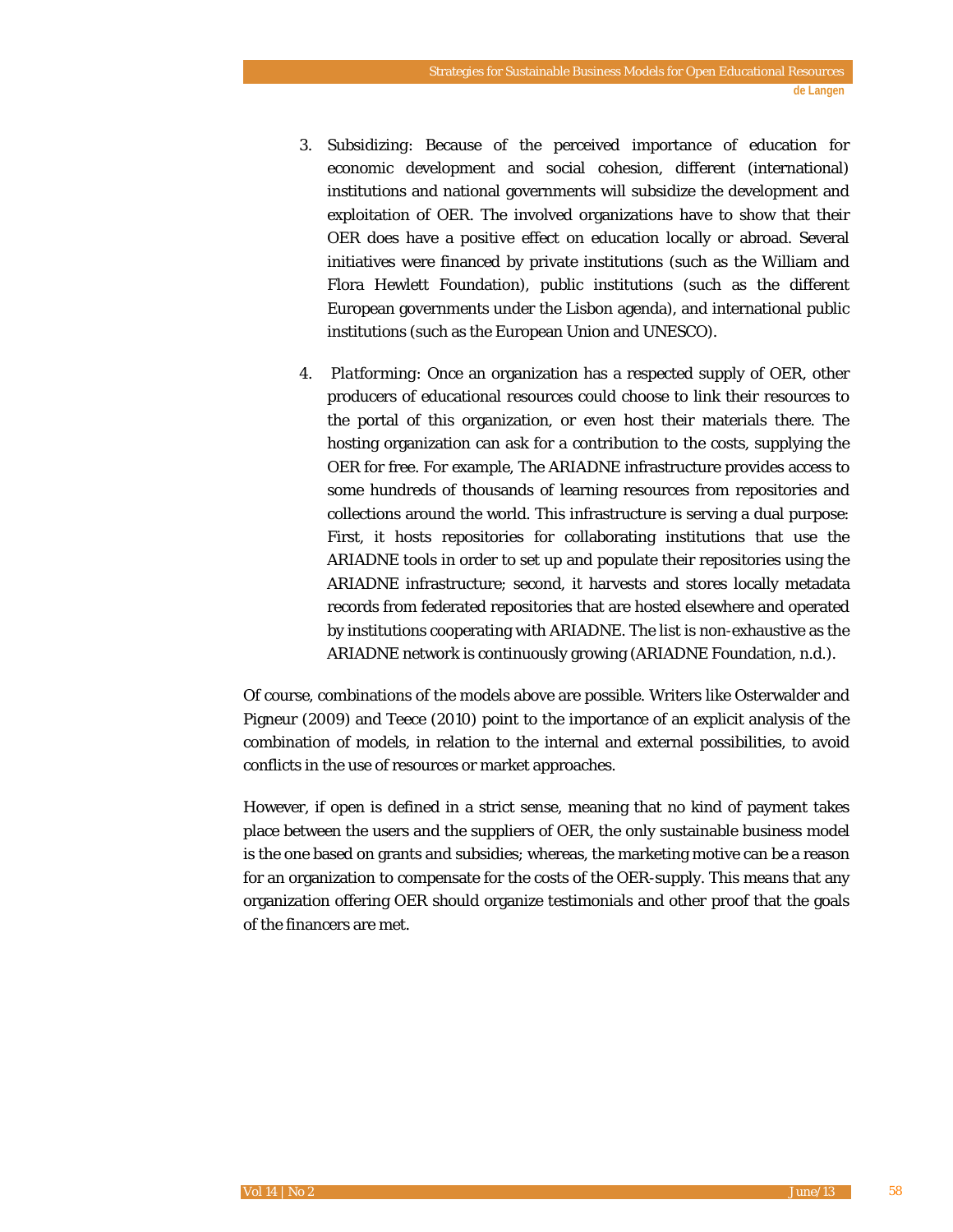### New Business Model of OER: A Community-Based Model

Just as is the case with different kinds of patents and copyrights (Chesbrough, 2006), there is no open market in which supply and demand for OER-products is coordinated. The role of an OER-organization within the OER-system could be to organize the marketplace. Instead of three interactions between the end-user, with the institutions and individual suppliers (for materials), and with the government to testify to the importance of OER for its learning process, the end-user has only one relation, with the OER organization which coordinates the incoming streams of money, materials, and testimonials and the outgoing streams, distributing the comments with respect to the supplied materials, the testimonials, and the publicity.

Traditional educational institutions "earn" their income by both educational subsidies and student fees. In contrast, the OER organization "earns" its income through

- hosting activities,
- quality controls,
- distributional activities.

An OER organization in the sense above could be a real organization, such as MIT or the Open University, or a web-based platform, such as Ariadne or Opener.

The overview above indicated that sustainability of OER would depend on the construction of a non-monetary exchange system: depending on non-monetary exchange rather than monetary trade. By combining the targets of the different stakeholders, organizing an exchange of products, the independent OER-organization could create a sustainable system. As stated by Truyen et al. (2011, p. 7), "(..) it becomes clear that OER can only function as part of a well thought-through network that embeds the course in the knowledge and human activity domain it pertains to". Truyen et al. (2011, Figure 1) does situate OER in the middle between several stakeholders (also see the slides from the presentation by Truyen, 2011 at the OER-HE stakeholder workshop at Leuven, 2011).

Here, we see the organization supplying OER (called OER-organization) as the center of a network, consisting of different stakeholders. This network will be called the OERsystem for short, and we assume that it consists of individuals and other organizations using and providing OER, as other institutions and organizations with different motives to participate in OER (governments, institutions, etc.).

Value networks will emerge when there are externalities (Eriksson, 2010). Marshall-Arrow-Romer indicates that firms will cooperate when there is differentiation and segmentation, leading to specialization (Eriksson, 2010, p. 14). The aim of cooperation is then cost reduction. Jacobs's externalities appear when there is a congestion of similar firms, leading to co-production and integration (Eriksson, 2010, p. 15). These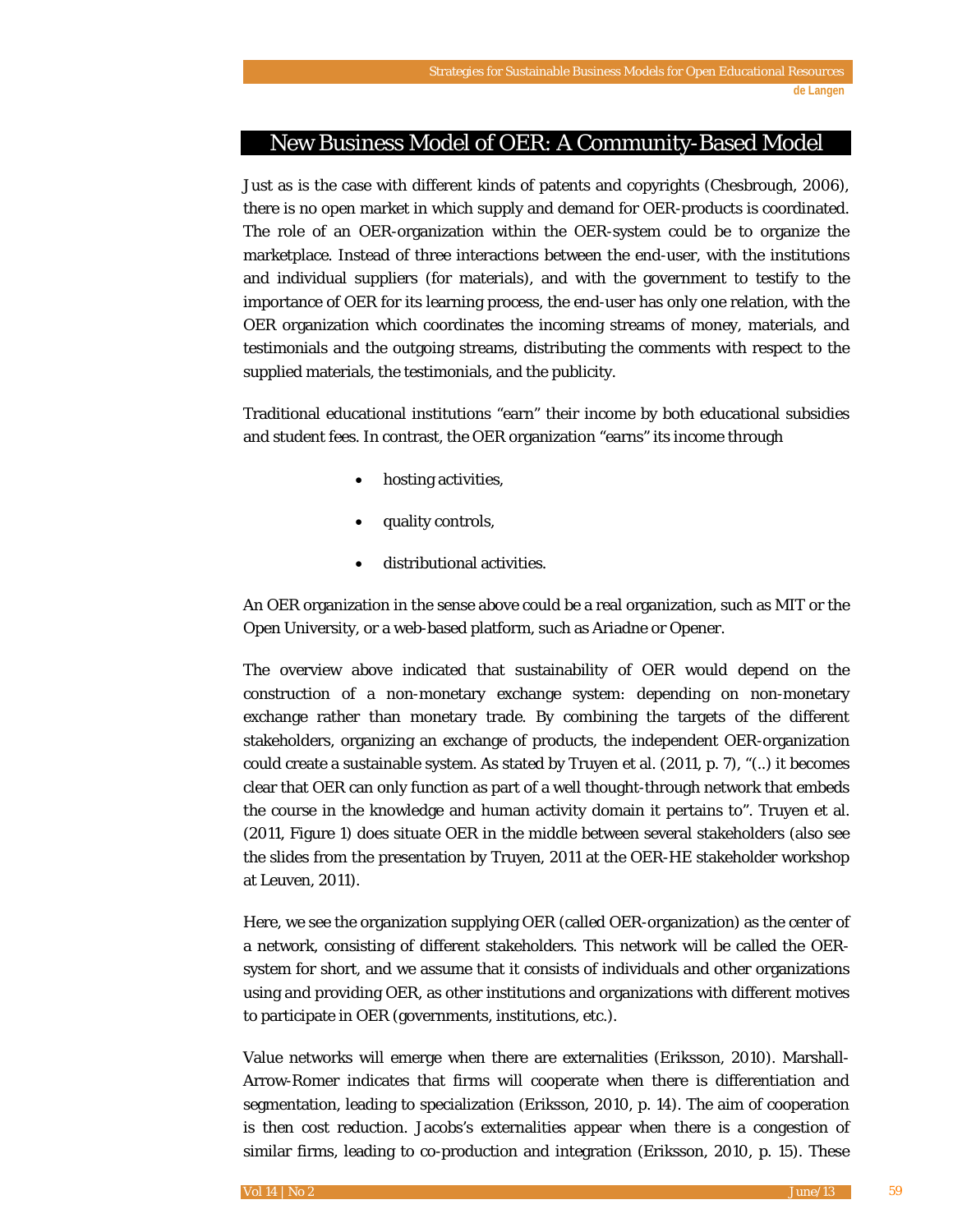kinds of externalities explain the appearance of Florida's creative cities and Silicon Valley. Verna Allee (as cited in Eriksson, 2010) sees the reason for cooperation in the realization of value through tangible relationships (formal, contracts) and intangible relationships (informal learning, knowledge sharing).

Of course, money should enter the system somewhere. The question is why organizations should cooperate within an OER-system. By restating the motives in terms of the products wanted and supplied, we can try to express the reasons for exchanges within this system. The financial relationships could then be minimized in volume if not in importance.

Based on the motives of the participants in the OER-process, as described above, we can distinguish several products supplied and demanded by the participants in the total OER-system (Table 2).

Table 2

*Products Supplied and Demanded by the Participants in the OER-System*

| <b>Products demanded</b>              | <b>Participant</b>                         | <b>Products supplied</b>              |
|---------------------------------------|--------------------------------------------|---------------------------------------|
| <b>Testimonials</b>                   | Government                                 | <b>Finances</b>                       |
| Efficiency (materials)                |                                            |                                       |
| Knowledge economy                     |                                            |                                       |
| (degrees and informal<br>learning)    |                                            |                                       |
| Reputation                            | <b>Individual supplier</b>                 | <b>Materials</b>                      |
| <b>Altruistic motives</b>             |                                            |                                       |
| <b>Comments</b>                       |                                            |                                       |
| <b>Materials</b>                      | Institutional suppliers and<br>users       | <b>Efficiency</b> (materials)         |
| <b>Comments</b>                       |                                            | <b>Degrees</b>                        |
| Reputation                            |                                            |                                       |
| Knowledge about OER and<br>e-learning |                                            |                                       |
| Materials: content and                | <b>Individual users</b>                    | <b>Testimonials</b>                   |
| knowledge                             |                                            | <b>Comments</b>                       |
| <b>Degrees</b>                        |                                            | <b>Informal learning</b>              |
|                                       | <b>OER-organization as</b><br>intermediary | Knowledge about OER and<br>e-learning |
|                                       |                                            | <b>Reputation and altruism</b>        |
|                                       |                                            | <b>Degrees</b>                        |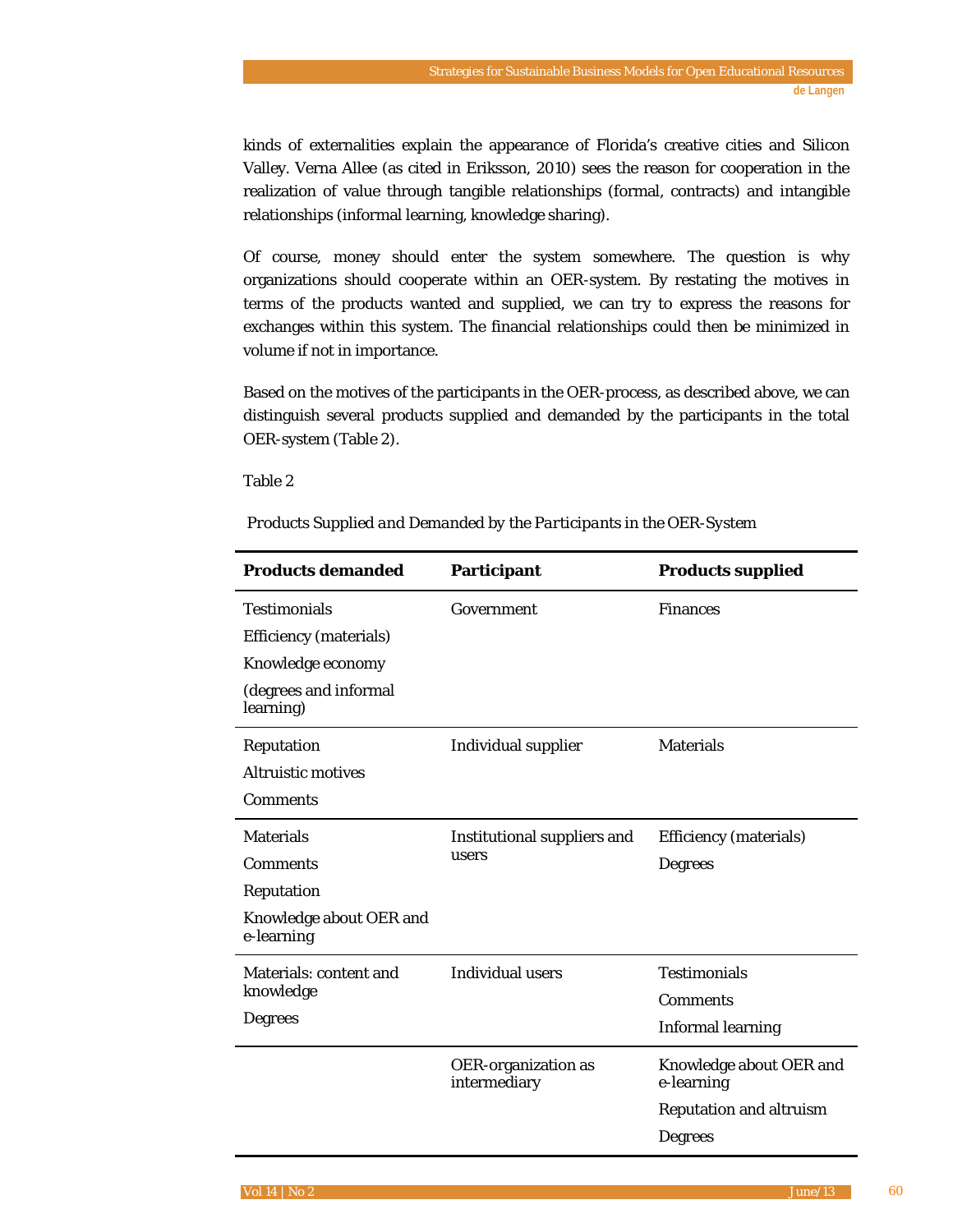In our future research we will extend this model, providing an abstract business model to analyze existing business models of OER organizations, using value networks: the value of partnerships. We will tackle the question: If a sustainable business model is dependent on the way the partnerships are modeled, what will be the role of value networks in the sustainability?

By incorporating these topics and using research on actual behavior (as has been done in OERNED), the model above will be extended and improved. Using this model it should be possible to describe the organizational consequences of sustainability, using Osterwalder's Canvas (Osterwalder & Pigneur, 2009).

Value networks are used to analyze different business perspectives, as of cloud computing (Leimeister et al., 2010; Ojala & Tyrväinen, 2011), open source software (Morgan et al., 2010), open access (Rieger, 2011), and organizations in general (Vanhaverbeke & Cloodt, 2006; Oksanen et al., 2010). The conclusions of this research can be used to develop a model for OER. This article concludes with the do's and don'ts resulting from these network analyses.

Morgan et al. (2010) describe the role of value networks in open source software (OSS), where OSS is seen as a community-based model, in which geographically dispersed programmers collaborate to produce software. Success is described to depend on

- 1. a high level of commitment,
- 2. the volume and frequency of knowledge exchange, and
- 3. the alignment of the goals of network participants.

From Rieger (2011) we can learn the importance of

- 1. a network of stakeholders, the integration in the academic community, and mandate/governance system;
- 2. the systematic development of content;
- 3. the importance of stability versus innovation;
- 4. user-based strategies and feedback cycles, user central.

The organizational research starts from the customers' needs, which (according to Okasanen et al., 2010, p. 381) defines "the features and attributes of its production." In this case, a group of organizations will link together in a sense that "all the participants of the consortium benefit." The value network is seen as an extended enterprise (Okasanen et al., 2010, p. 384). However, in their view the reason for participating in a network and the success factors do not only differ over firms and sectors, but also, over the four stages of development, they differ in the dynamics of value networks. However, a "collective view on the dynamics" is important in all stages of the value network (Okasanen et al., 2010, p. 394).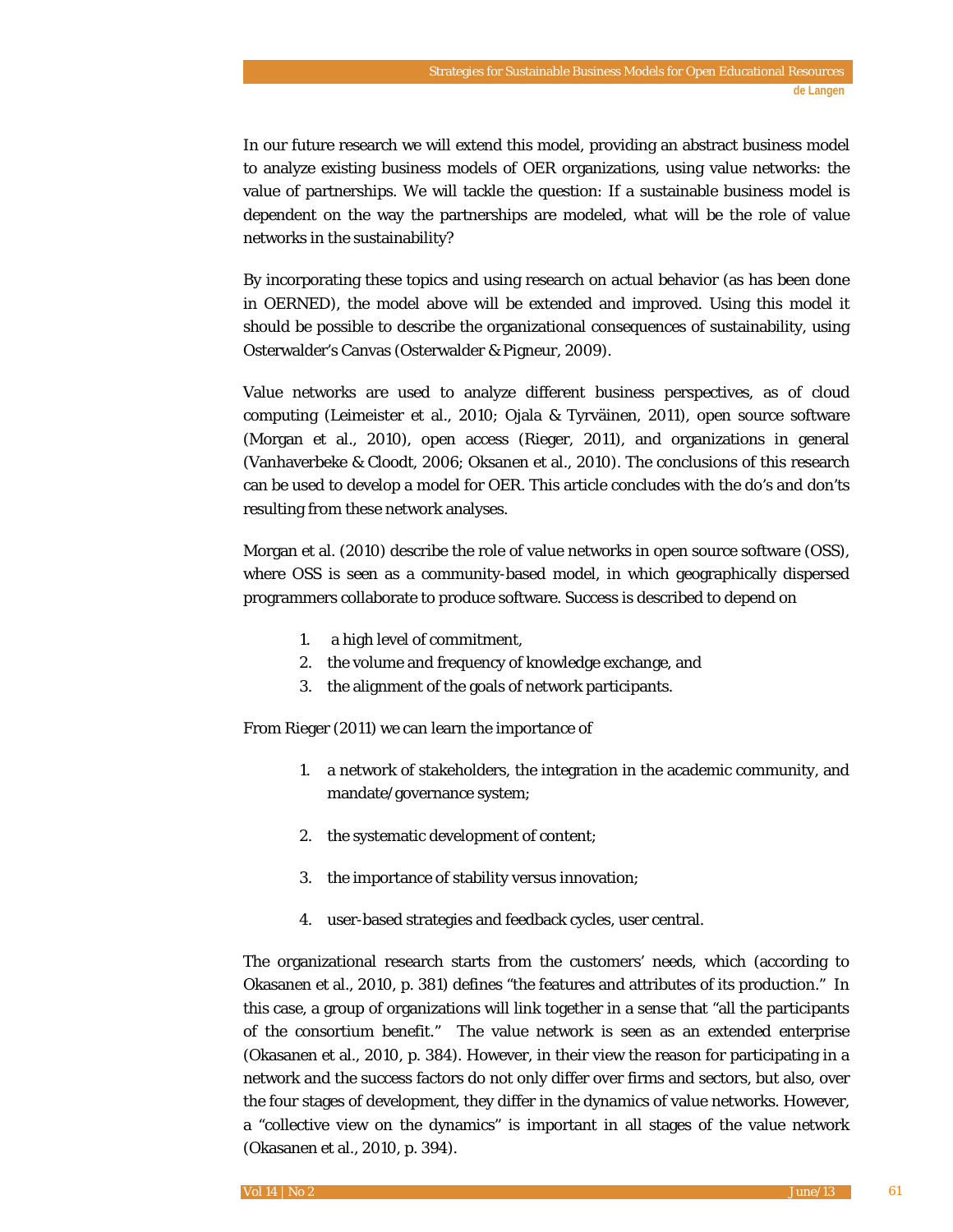From the analysis of value constellations Vanhaverbeke and Cloodt (2006) found instances of inter-organizational networks linking firms with different assets and competencies together in response to or in anticipation of new market opportunities. However, depending on the sector in which the collaboration takes place, it also seems to be the case that almost identical firms find it easier than other firms to cooperate. Yet, creating and capturing value neither happens spontaneously nor is it the result of an adaptation process of firms to changes in the business environment. It requires a central firm that explores the potential to create value for customers in radically new ways and shapes the external environment accordingly through acquisitions, licensing agreements, non-equity alliances, joint ventures, contracting, and other types of relations that go beyond arm's-length relations.

Also important is the perception of a fair value distribution in a value constellation, because some actors are automatically better off in the new constellation compared to the old value creating system, but others might be worse off and have to be compensated to get/stay committed to the value constellation.

In conclusion, there seem to be some common requirements for the success of networks in different constellations. Most studies stress the importance of alignment in the strategy/goals of participants, of fairness as the distribution over the supply chain can change, and – in some cases – leadership within the network.

The emergence of an OER-value network should take into account that the different participants should be "seduced" to participate. In this sense the OER-organization should take the lead, whereas towards other participants (other institutions or the government) taking the lead would be counter-productive. A conceptual model should be developed, based on the conclusions of the value network models in other sectors and industries, to analyze the existing OER-organizations before more definitive conclusions can be drawn.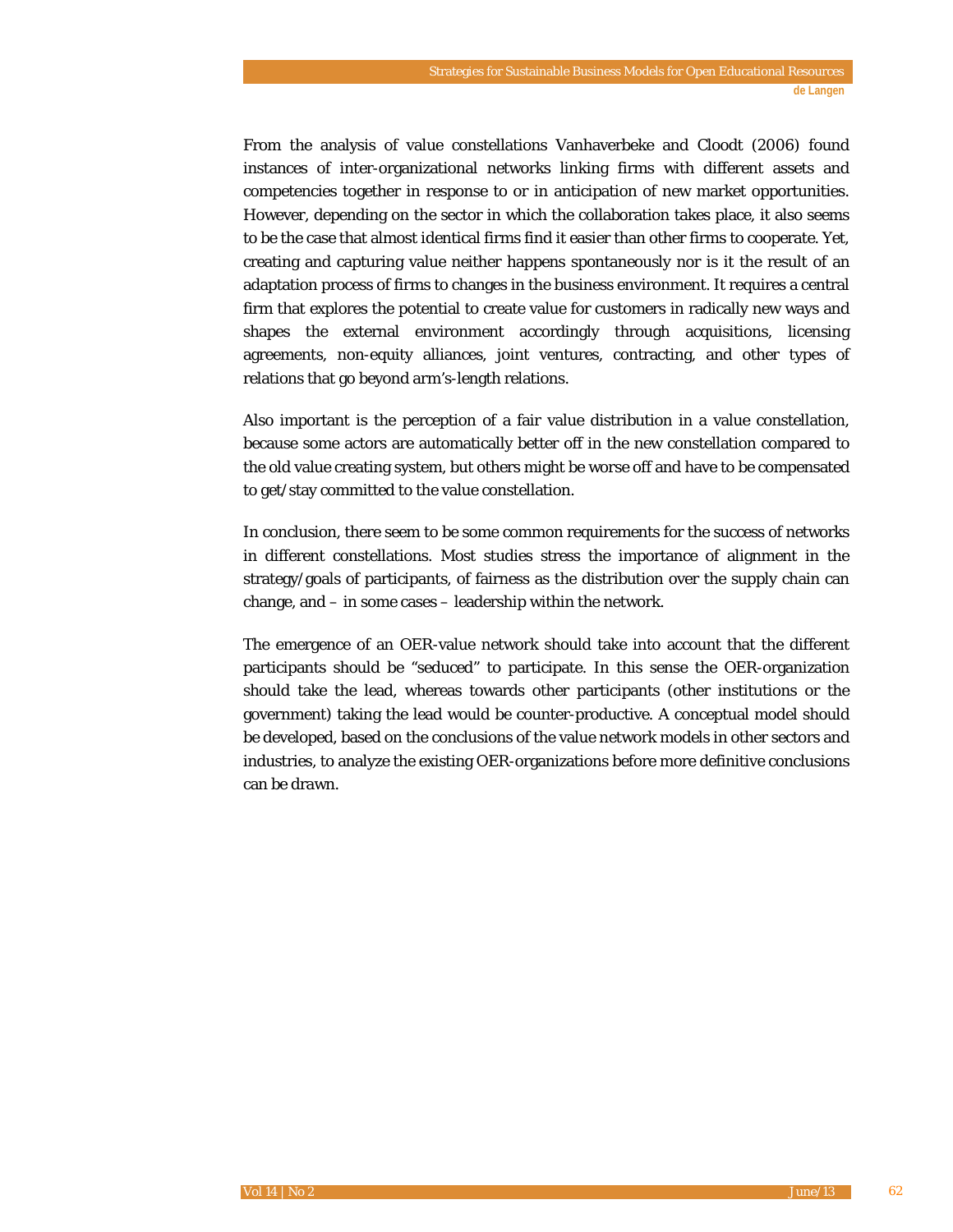#### References

- ARIADNE Foundation. (n.d.) Retrieved fro[m http://www.ariadne-eu.org/repositories](http://www.ariadne-eu.org/repositories)
- Afuah, A. (2004). *Business models. A strategic management approach*. Boston : McGraw-Hill.
- Bitter-Rijpkema, M. E., & De Langen, F. (2012). Positioning the OER business model of open education. *EURODL,* 07.03.2012. Retrieved from [http://www.eurodl.org/?article=483.](http://www.eurodl.org/?article=483)
- Business Model Generation. (2011, September 1). Business model canvas explained. Retrieved from<http://youtu.be/QoAOzMTLP5s>
- Chesbrough, H. (2006). *Open innovation models: How to thrive in the new innovation landscape*. Boston Massachusetts : Harvard Business School Press.
- Davos World Economic Forum (2011). Retrieved from <http://www.weforum.org/videos/davos-annual-meeting-2010-highlights-0>
- Dholakia, U. W., King, R., & Baraniuk (2006). What makes an open education program sustainable? The Case of Connexions. Retrieved from <http://www.oecd.org/dataoecd/3/6/36781781.pdf>
- Downes, S. (2006). *Models for sustainable open educational resources*. National Research Council Canada.
- Eriksson, A. (Ed.) (2010). *The Matrix-Post Cluster Innovation Policy*. VINNOVA, rapport 2010/10. Retrieved from [www.vinnova.se/upload/.../vr-10-10.pdf](http://www.vinnova.se/upload/.../vr-10-10.pdf)
- ETA. (2011). News release, Obama administration awards nearly \$500 million in first round of grants to community colleges for job training and workforce development. Retrieved from <http://www.dol.gov/opa/media/press/eta/eta20111409.htm>
- Guthrie, K., Griffiths, R., & Maron, N. (2008). Sustainability and revenue models for online academic resources (An Ithaka Report). Retrieved from [http://sca.jiscinvolve.org/2008/06/03/download-final-ithaka-report-on](http://sca.jiscinvolve.org/2008/06/03/download-final-ithaka-report-on-sustainability/)[sustainability/](http://sca.jiscinvolve.org/2008/06/03/download-final-ithaka-report-on-sustainability/)
- Hylén, J. (2009). Why individuals and institutions share and use OER. In S. D'Antoni & C. Savage (Eds.), *Open educational resources: Conversations in cyberspace*  (Chapter 8). UNESCO.
- Janssen, B., & Schuwer, R. (2012). Open educational resources and business models. In R. Jacobi & N. van der Woert (Eds.), *Trend rapport open educational resources*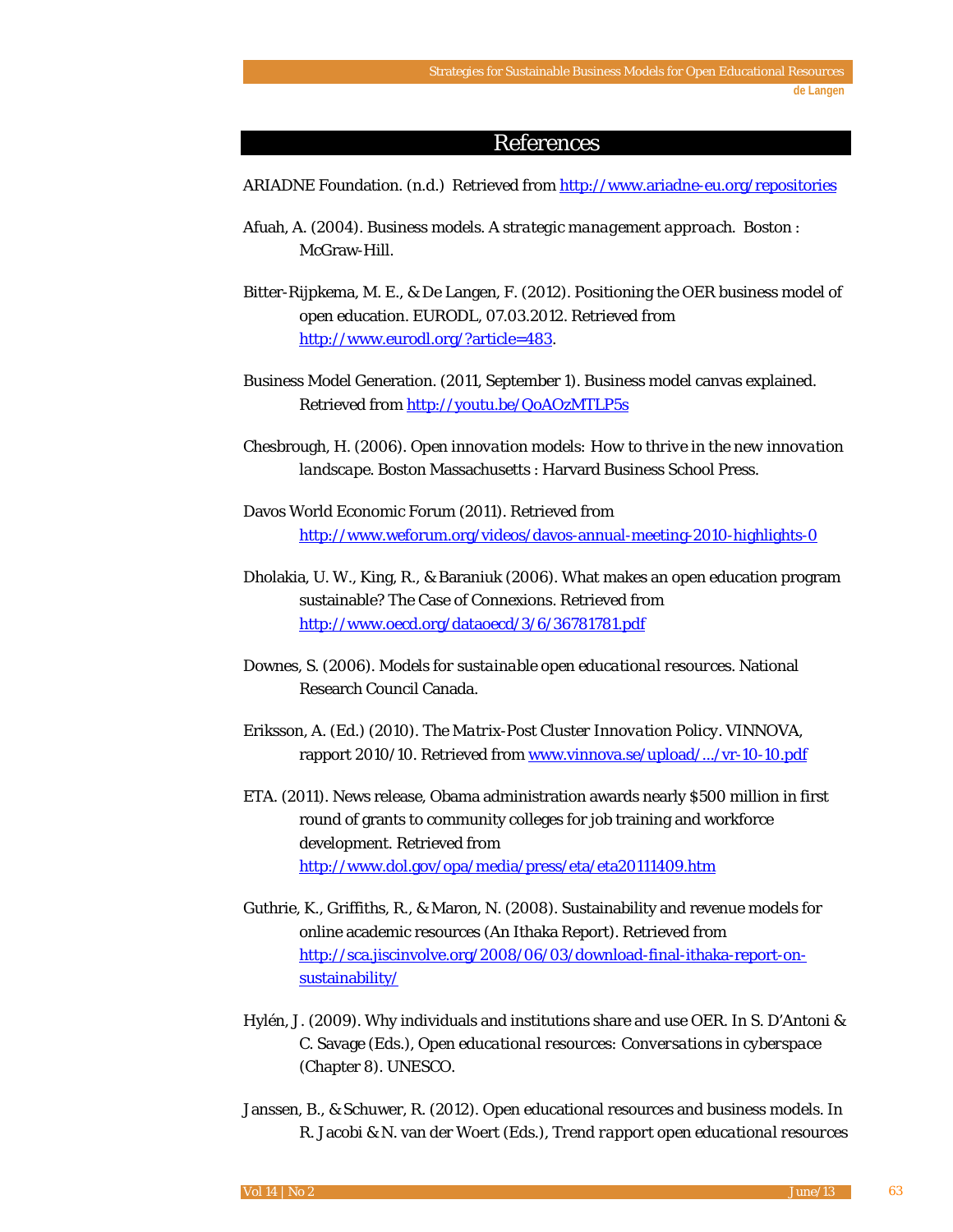(pp. 62 – 65). Surf Special Interest Group Open Educational Resources (in Dutch ).

- Koohang, A., & Harman, K. (2007). Advancing sustainability of open educational resources. *Issues in Informing Science and Information Technology, 4*, 535– 544.
- Kumar, M. S. V. (2009). Open educational resources in India's national development. *Open Learning: The Journal of Open and Distance Learning, 24*(1), 77-84. Retrieved from <http://www.informaworld.com/smpp/title~content=t713440064>
- Lane, A. (2008). Reflections on sustaining open educational resources: An institutional case study. *eLearning Papers*, *10*, September. Retrieved from [http://www.elearningeuropa.info/out/?doc\\_id=15736&rsr\\_id=16677](http://www.elearningeuropa.info/out/?doc_id=15736&rsr_id=16677)
- Langen, F.H.T. de (2008). Business cases in an electronic environment: Lessons for eeducation? *Working Papers on Management*, GE 08-01, Open University, March.
- Langen, F.H.T. de (2011). There is no business model for OER: A business model approach*. Open Learning: The Journal of Open and Distance Learning, 26*(3).
- Leismesiter, S. M. Böhm, C., Riedl, & Krcmar, H. (2010). The business perspective of cloud computing: Actors, roles and value network. *ECIS 2010 Proceedings*, Paper 56. Retrieved from aisle.aisnet.org/ecis2010/56
- Marshall, S., & C. Casserly (2006). The promise of open educational resources. *Change: The Magazine of Higher Learning*, *38*(5), 8-17.
- Morgan, L., J., Feller, & Finnegan, P. (2010). Open source as open innovation: Creating and capturing value in value networks. *Proceedings of IFIP 8.2/Organisations and Society in Information Systems, Sprouts: Working Papers on Information Systems, 10(106)*. Retrieved from sprouts.aisnet.org/10-106
- Mulder, F. (2011, November). *Classical and digital openness in a fascinating blend: Global? Institutional?* Keynote speech at the Eadtu Annual Conference, Eskisehir, Turkey.

Obama, B. (2011). State of the Union Address.

- Ojala, A., & Tyrväinen, P. (2011). Value networks in cloud computing. *Journal of Business Strategy*, 326, 40–49.
- Oksanen, P., Hallikas, J., & Sissonen, H. (2010). The evolution of value networks. *Int. J. Networking and Virtual Organizations*, *7*(4), 381–398.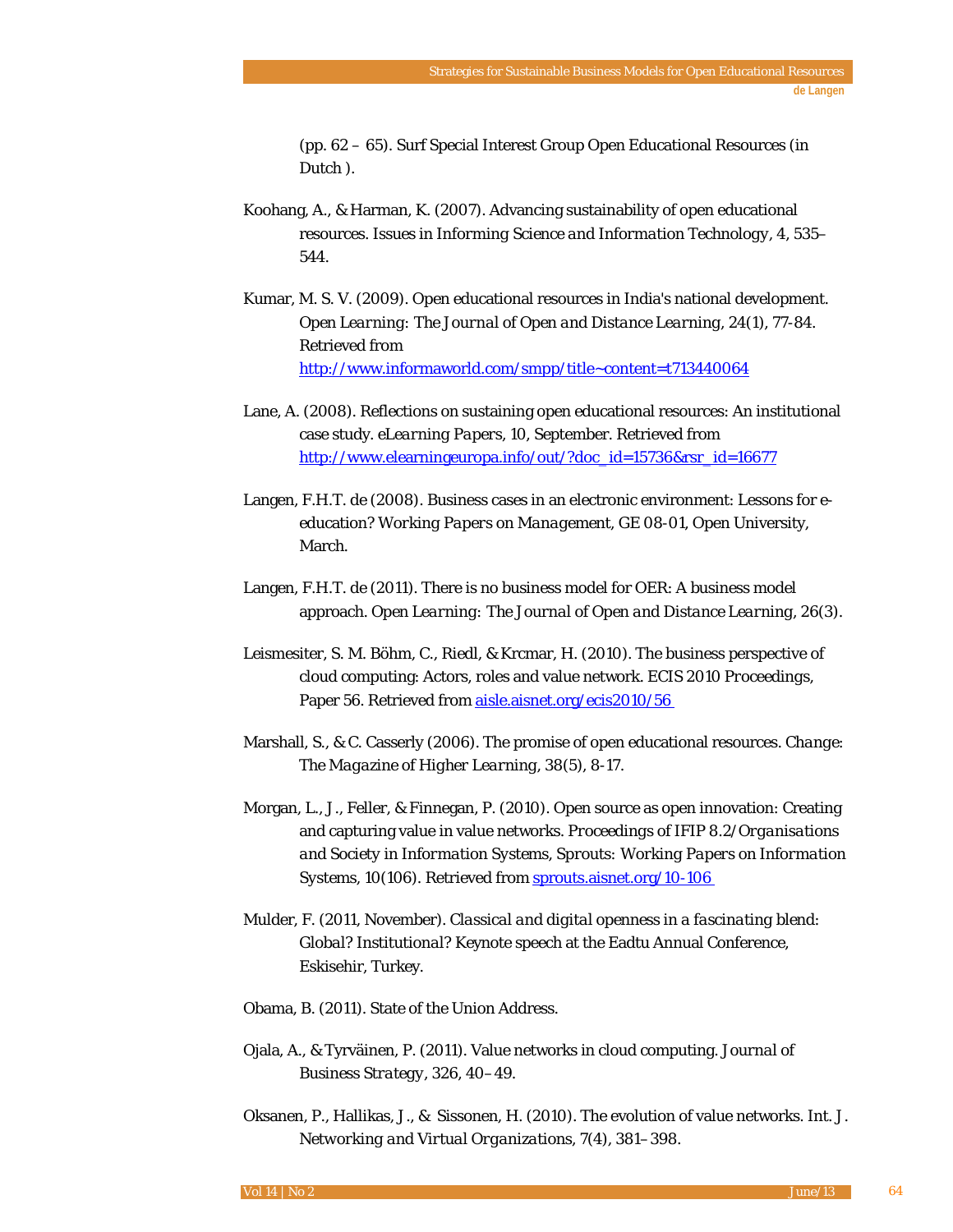- Osterwalder, A. (2004). *The business model ontology: A proposition in a design science approach* (Thesis). l'Ecole des Hautes Etudes Commerciales de l'Université de Lausanne. Retrieved from [http://www.hec.unil.ch/aosterwa/PhD/Osterwalder\\_PhD\\_BM\\_Ontology.pdf](http://www.hec.unil.ch/aosterwa/PhD/Osterwalder_PhD_BM_Ontology.pdf)
- Osterwalder A., & Pigneur, Y. (2009). *Business model generation*. Self-published.
- Porter, M. E. (1985). *Competitive advantage*. New York. NY: Free Press.
- Prahalad, C. K., & Krishan, M. S. (2008). *The new age of innovation*. New York : McGraw-Hill.
- Rieger, O. Y. (2011). Assessing the value of open access information systems: Making a case for community based sustainability models*. Journal of Library Administration*, *51*(5-6).
- Stacey, P. (2012). The economics of open [Web log post]. Retrieved from <http://edtechfrontier.com/>
- Teece, D. J. (2010). Business models, business strategy and innovation. *Long Range Planning*, *43*, 172-194.
- Truyen, F. (2011). The many good reasons for open educational resources [Slides]. Retrieved from<http://www.slideshare.net/Ftruyen/good-reasonsforoer2>
- Truyen, F., Van Dorp, K., Janssen, B., Rivera, J., Griset, R., & Kuppens, A. (2011). Open educational resources in a multi-campus and virtual campus environment. In L. Gómez Chova, D. Martí Belenguer, & A. López Martínez (Eds.), *EDULEARN11 Proceedings CD* (pp. 001248-001258). EduLearn. Barcelona, Spain: International Association of Technology, Education and Development (IATED).
- Vanhaverbeke, W., & Cloodt, M. (2006). Open innovation in value networks. In H.Chesbrough, W. Vanhaverbeke & J.West (Eds.), *Open innovation: Researching a new paradigm*. Oxford University Press.
- Watters, A. (2011). Appropriations bill may strip federal funding for open educational resources [Web log post]. Retrieved from [http://www.hackeducation.com/2011/10/05/appropriations-bill-may-strip](http://www.hackeducation.com/2011/10/05/appropriations-bill-may-strip-federal-funding-for-open-educational-resources/)[federal-funding-for-open-educational-resources/](http://www.hackeducation.com/2011/10/05/appropriations-bill-may-strip-federal-funding-for-open-educational-resources/)
- Wiley, D. (2012). RIP, OER? [Web log post]. Retrieved from <http://opencontent.org/blog/archives/2177>
- Wit, B. de, & Meyer, R. (2005). *Strategy synthesis*. London : Cengage Learning EMEA.